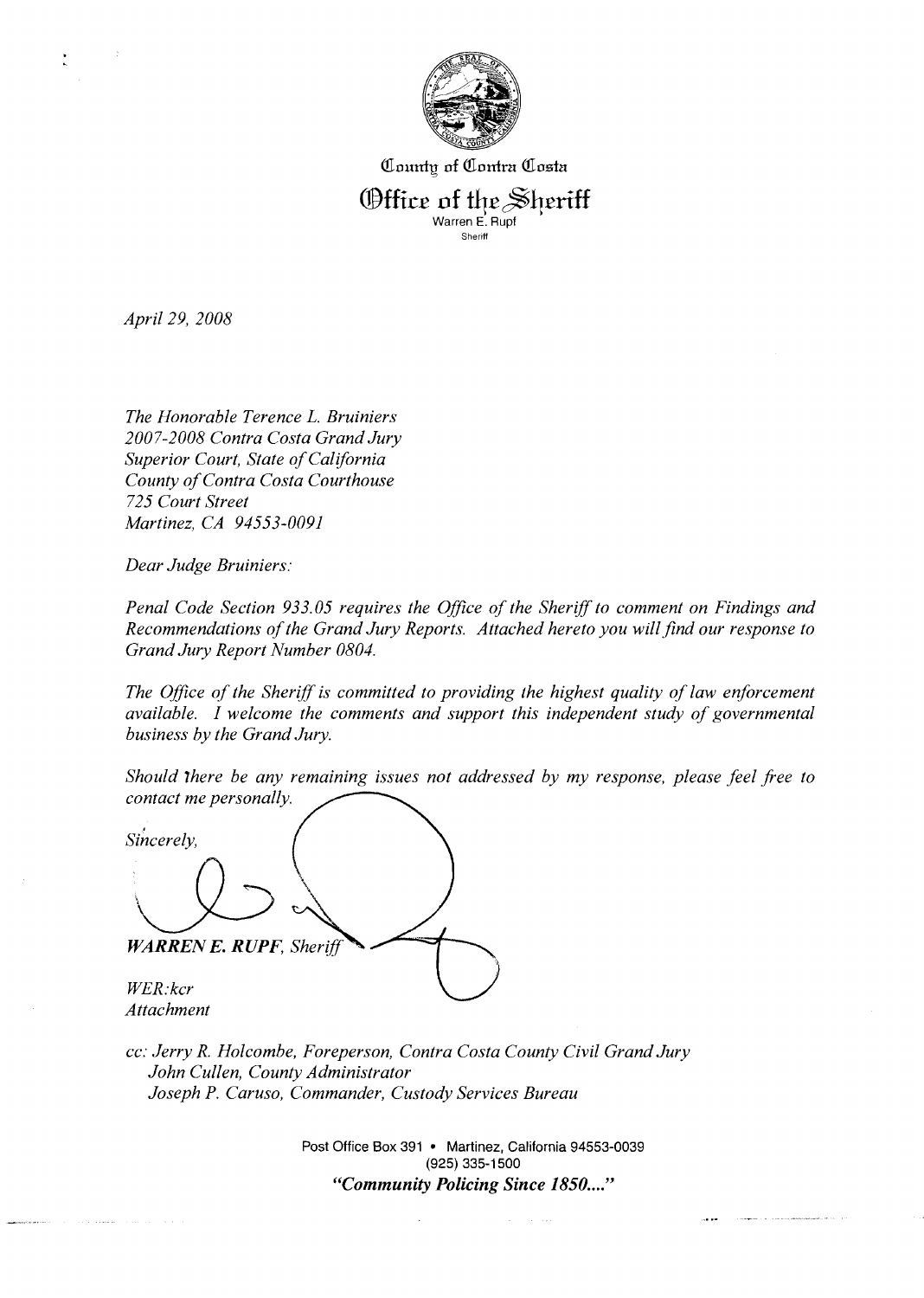*Following is the Office of the Sheriff's response to Grand Jury Report No. 0804 dated April 3, 2008, "Report on the Inspection of Detention Facilities in Contra Costa County.* "

#### *FINDINGS*

 $\frac{1}{4}$ 

## **Finding No. 1:**

*All the facilities inspected were found to meet or exceed the minimum inspection standards established by the State of California Corrections Standards Authority (CSA).* 

**Response:** AGREE

## **Finding No. 2:**

*Fees charged to detainees that qualify for the work-release program substantially support the Custody Alternative Facility in Martinez. In 2006, fees collected from detainees totaled more than \$1 million, nearly 50% of the cost of operating the facility.* 

**Response:** AGREE

#### **Finding No. 3:**

In 2006, detainees served approximately 118,000 custody alternative days. Had the *detainees been obligated to serve their sentences in a detention facility, the additional cost to the county would have been approximately \$13.5 million.* 

**Response:** AGREE

#### **Finding No. 4:**

*The entrance road leading o the Marsh Creek Detention Facility lacks a security gate and*  entrance monitoring security cameras. Such security devices would reduce the *opportunities for contraband to enter the facility.* 

**Response:** AGREE

#### **Finding No. 5:**

*The design of the sewage drainage systems at the Martinez and West County Detention Facilities makes them vulnerable to inmate sabotage.* 

**Response:** AGREE

*Grand Jury Response No. 0804 Page 1 of 4*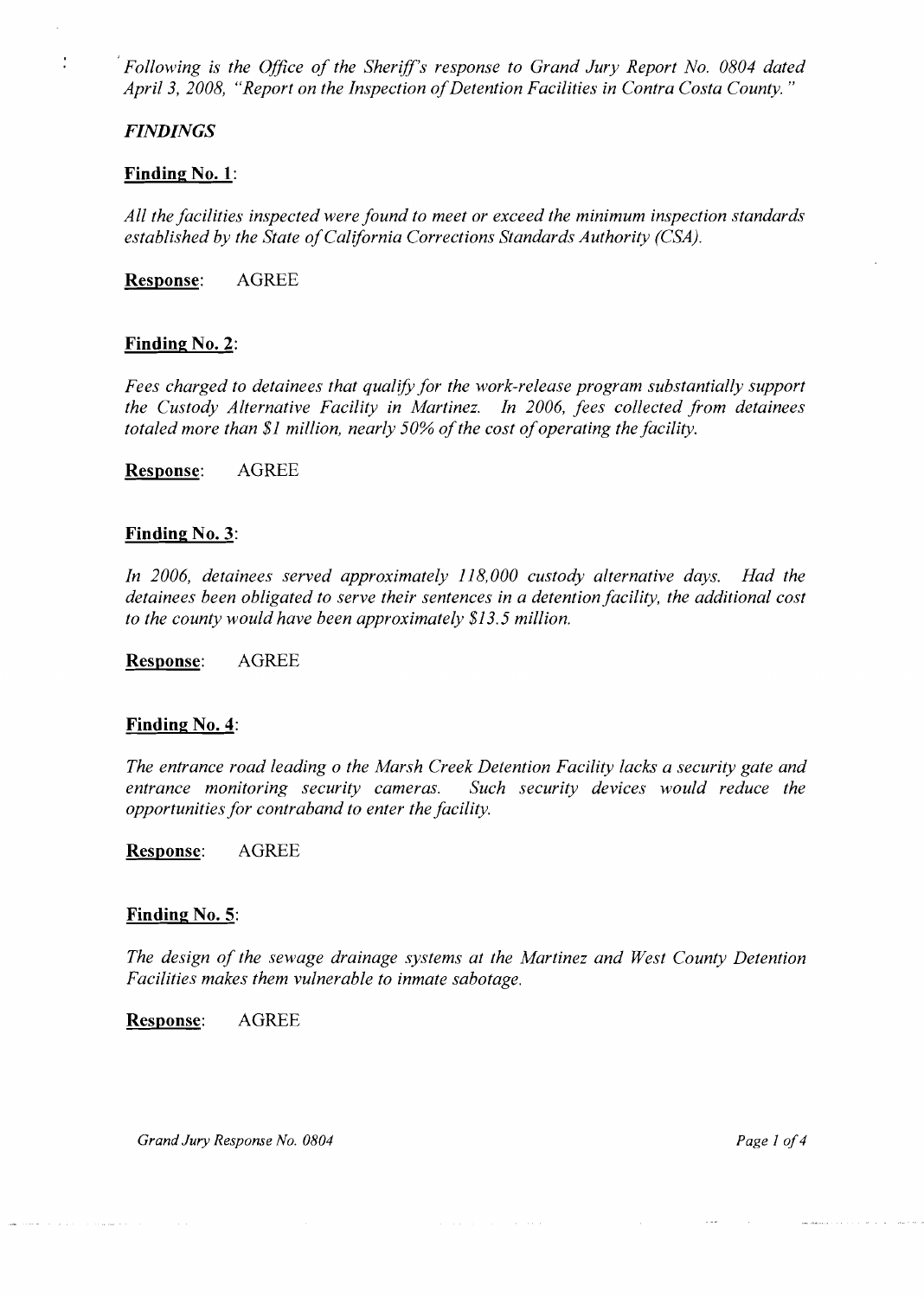# ' **Finding No. 6:**

*The orientation video shown to new inmates in the Martinez and West County Detention Facilities is recorded in English only.* 

Response: AGREE

#### **Finding No. 7:**

*The Martinez Detention Facility is the sole operational intake (i.e., processing) center for all County inmates. The area designed to handle West County Detention Facility processing of new inmates is not staffed. West County sheriff's deputies and West County police department officers are required to transport detainees to the Martinez Detention Facility rather than the West County Detention Facility for processing.* 

**Response:** AGREE

#### **Finding No. 8:**

*The West County Detention Facility has limited medical services as compared with the Martinez Detention Facility.* 

**Response:** AGREE

#### **Finding No. 9:**

*Classrooms in Juvenile Hall lack security cameras. The cameras would allow the staff to*  more closely monitor the classroom activities and reduce the number of disruptive *incidents.* 

**Response:** Juvenile Hall falls under the authority of the Probation Department.

#### **Finding No. 10:**

*The Orin Allen Youth Rehabilitation Facility is not an option for juveniles undergoing psychotropic drug therapy due to the lack of qualzfied, on-site, round the clock medical staff to monitor and manage such detainees.* 

**Response:** Orin Allen Youth Rehabilitation Facility falls under the authority of the Probation Department.

.<br>...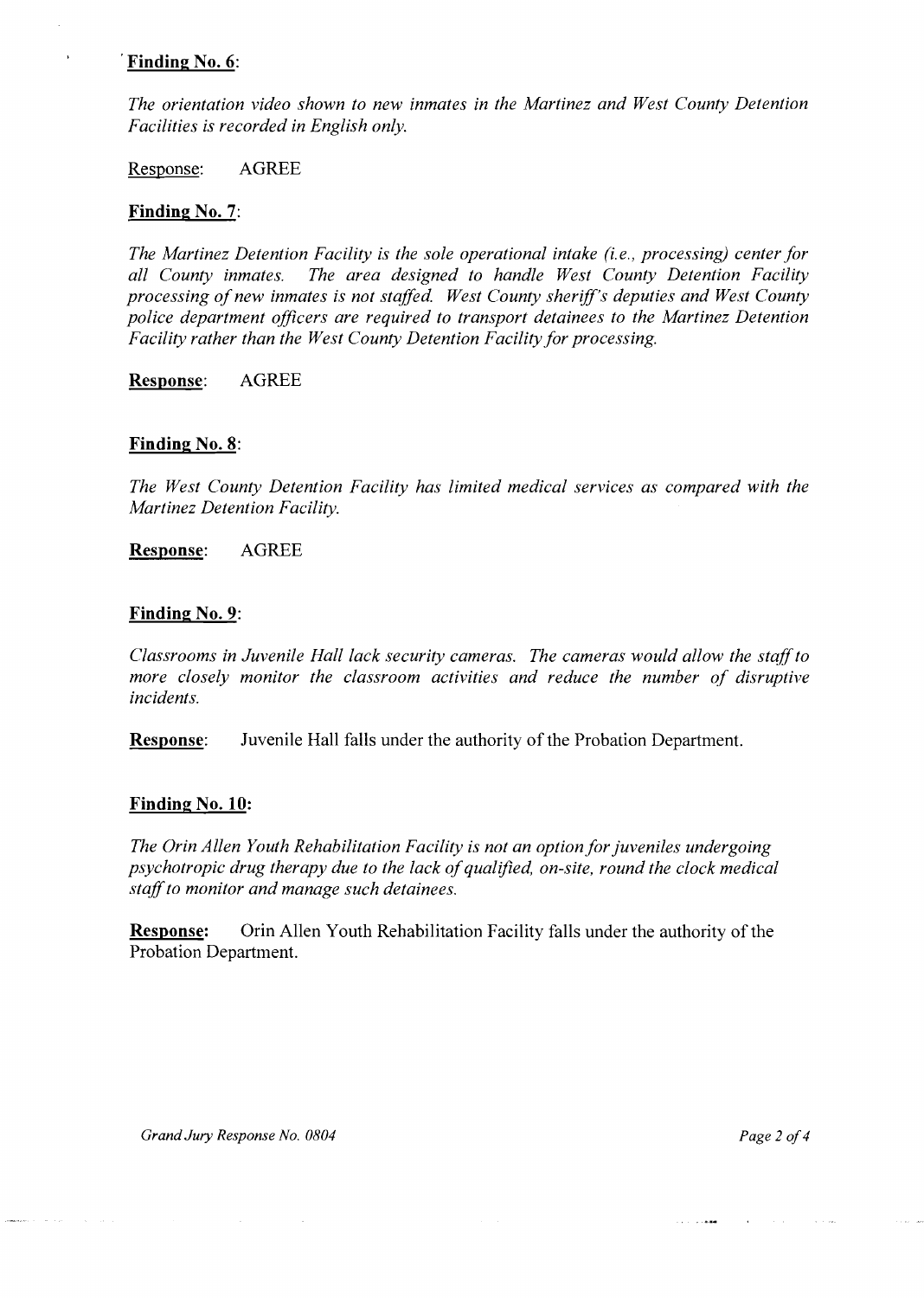# *RECOMMENDA TIONS*

*The 2007-2008 Contra Costa Grand Jury recommends the following to the Contra Costa County Sheriff-Coroner and to the Board of Supervisors:* 

# **Recommendation No. 1:**

*That the Sheriff expands wherever possible the use of the Custodj~ Alternative Facility.* 

# **Response:**

 $\ddot{\cdot}$ 

The recommendation has been implemented. The Sheriff remains committed to prioritizing the use of alternatives to custody and will continue to expand Custody Alternative to include expanding into Drug Treatment and Prevention as an alternative to custody.

# **Recommendation No. 2:**

*That within six months of this report, the Sherjff works with the General Service Department to accomplish the installation of an electrically operated gate and security cameras at the entrance to the Marsh Creek Detention Facility.* 

## **Response:**

The.recommendation requires further analysis. A request for an estimate has been placed with General Services and will be considered dependent on cost and budget constraints.

## **Recommendation No. 3:**

*That wilhin six months of this report, the Sheriff works with the General Services Department to complete feasibility study and to secure proposals that cover the available alternatives to alleviate the Martinez and West County Detention Facilities' sewage drainage systems* ' *vulnerability.* 

## **Response:**

The recommendation requires further analysis. The General Services has been advised of the Grand Jury's recommendation. CSB staff will work with GSD to study any alternatives to reduce the vulnerability of the sewage systems to include the use of flush restrictors and shutoff valves. Plumbing maintenance is the financial responsibility of General Services, and any implementation of recommendations will depend on General Services' ability to budget for them.

## **Recommendation No. 4:**

*That within six months of this report, the Sheriff obtains and uses additional copies of the Martinez and West County Detention Facilities inmate orientation videotape to include any other languages that account for a significant percentage of the inmate population.* 

*Grand Jury Response No. 0804 Page 3 of 4*